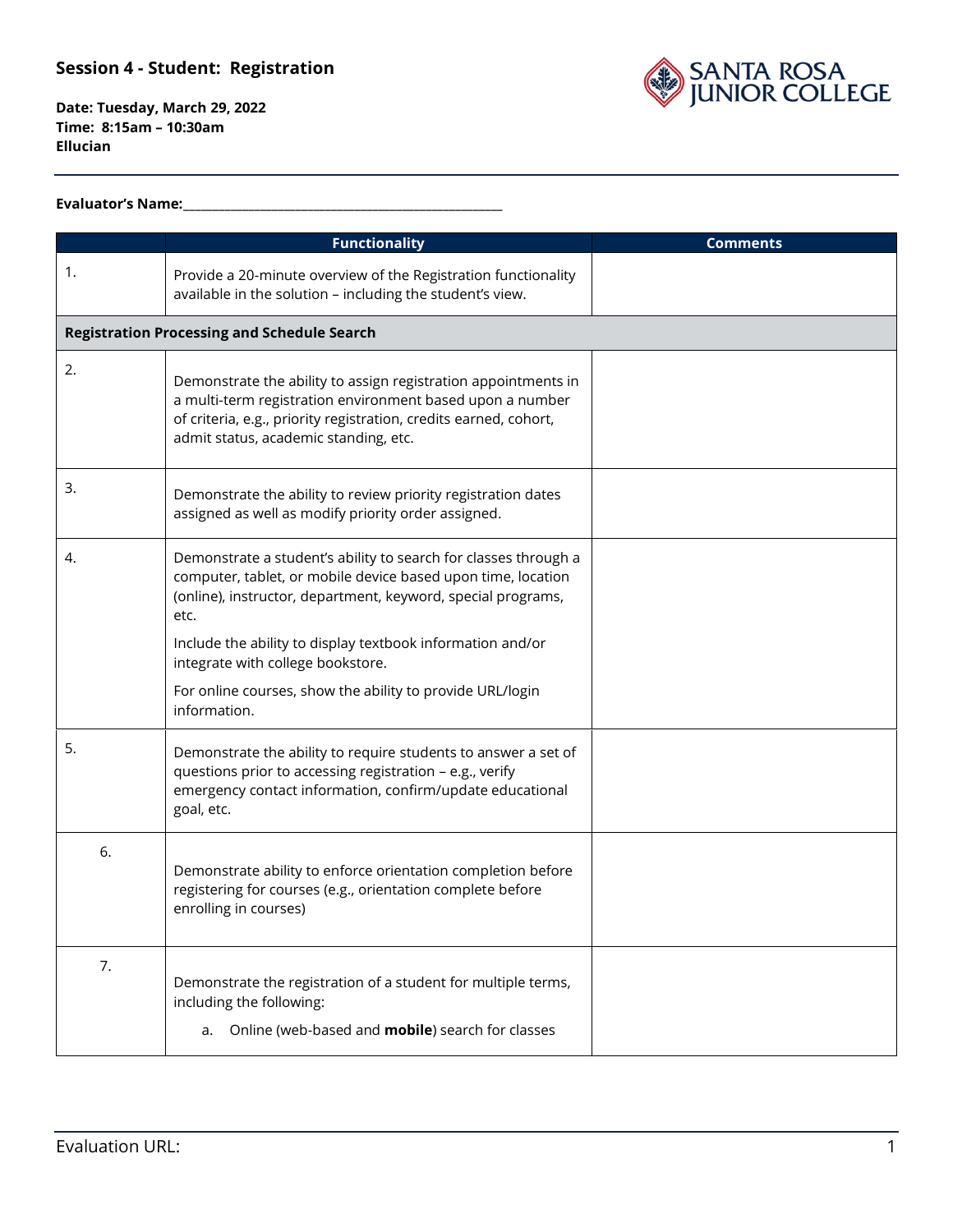

|    | <b>Functionality</b>                                                                                                                          | <b>Comments</b> |
|----|-----------------------------------------------------------------------------------------------------------------------------------------------|-----------------|
|    | b. Schedule planning based on the courses needed<br>complete the requirements of a student's active<br>program(s) of study/major(s).          |                 |
|    | Selection of one or more classes and registration<br>c.<br>process                                                                            |                 |
|    | d. Automatic checks for prerequisites and co-requisites                                                                                       |                 |
|    | e. Automatic enforcement of permissions, e.g.,<br>instructor approval                                                                         |                 |
|    | f. Automatic enforcement of rules/logic within the class<br>schedule, e.g., linked classes, required placement test<br>scores                 |                 |
|    | Automatic checking for class/time conflicts<br>g.                                                                                             |                 |
|    | h. Automatic checking for classes that the student has<br>already completed (repeat rules)                                                    |                 |
|    | Ability to limit a student's load based upon their<br>i.<br>enrollment status (e.g., if on probation) can take a<br>maximum of X credit hours |                 |
|    | Ability to block a student's registration based upon<br>J.<br>holds, expulsion, or other factors                                              |                 |
|    | k. Ability to register for a closed class if appropriate<br>permission is obtained                                                            |                 |
| 8. | Demonstrate the registration of a Non-credit student and<br>apply billing (Tuition and Fees) appropriate for a Non-credit<br>Course.          |                 |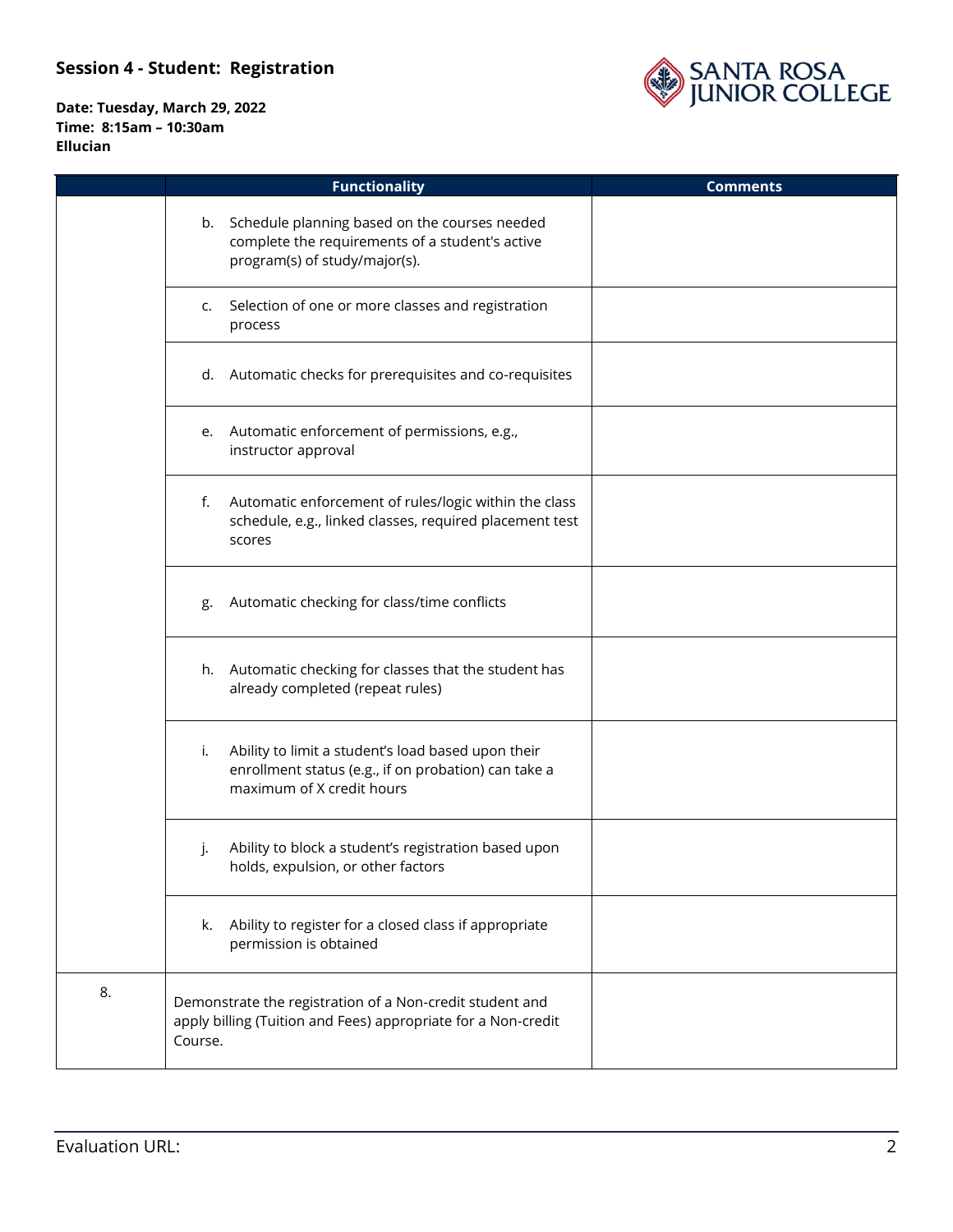

|                            | <b>Functionality</b>                                                                                                                                                                                                                                                                              | <b>Comments</b> |
|----------------------------|---------------------------------------------------------------------------------------------------------------------------------------------------------------------------------------------------------------------------------------------------------------------------------------------------|-----------------|
| 9                          | Demonstrate a Dual Credit student registration. Show the<br>effect on a student's first-year status for Financial Aid<br>reporting                                                                                                                                                                |                 |
| 10                         | Demonstrate the ability of students to add/drop classes with<br>an automatic recording of the transaction data. Show the<br>differences of instructor/student/administrative add/drops<br>and last day of attendance will be displayed/captured.                                                  |                 |
| 26                         | Demonstrate the system's ability to display a student's<br>complete registration history including adds, drops, election of<br>pass/no pass option, audits, etc. Please explain how the<br>differences of instructor/student/administrative registration<br>processes will be displayed/captured. |                 |
| <b>Waitlist Management</b> |                                                                                                                                                                                                                                                                                                   |                 |
| 18                         | Demonstrate the ability for students to register for class with<br>authorization from instructor                                                                                                                                                                                                  |                 |
| 11                         | Demonstrate the ability for student to select the option to be<br>waitlisted for course                                                                                                                                                                                                           |                 |
| 17                         | Demonstrate the ability for students to manage their own<br>waitlist via self-service.                                                                                                                                                                                                            |                 |
| 12                         | Demonstrate the ability for the system to recommend open<br>class options in the same time-frame if the requested course<br>is closed/waitlisted                                                                                                                                                  |                 |
| 15                         | Demonstrate the ability to auto notify waitlisted students<br>when new section of the same course title was recently added                                                                                                                                                                        |                 |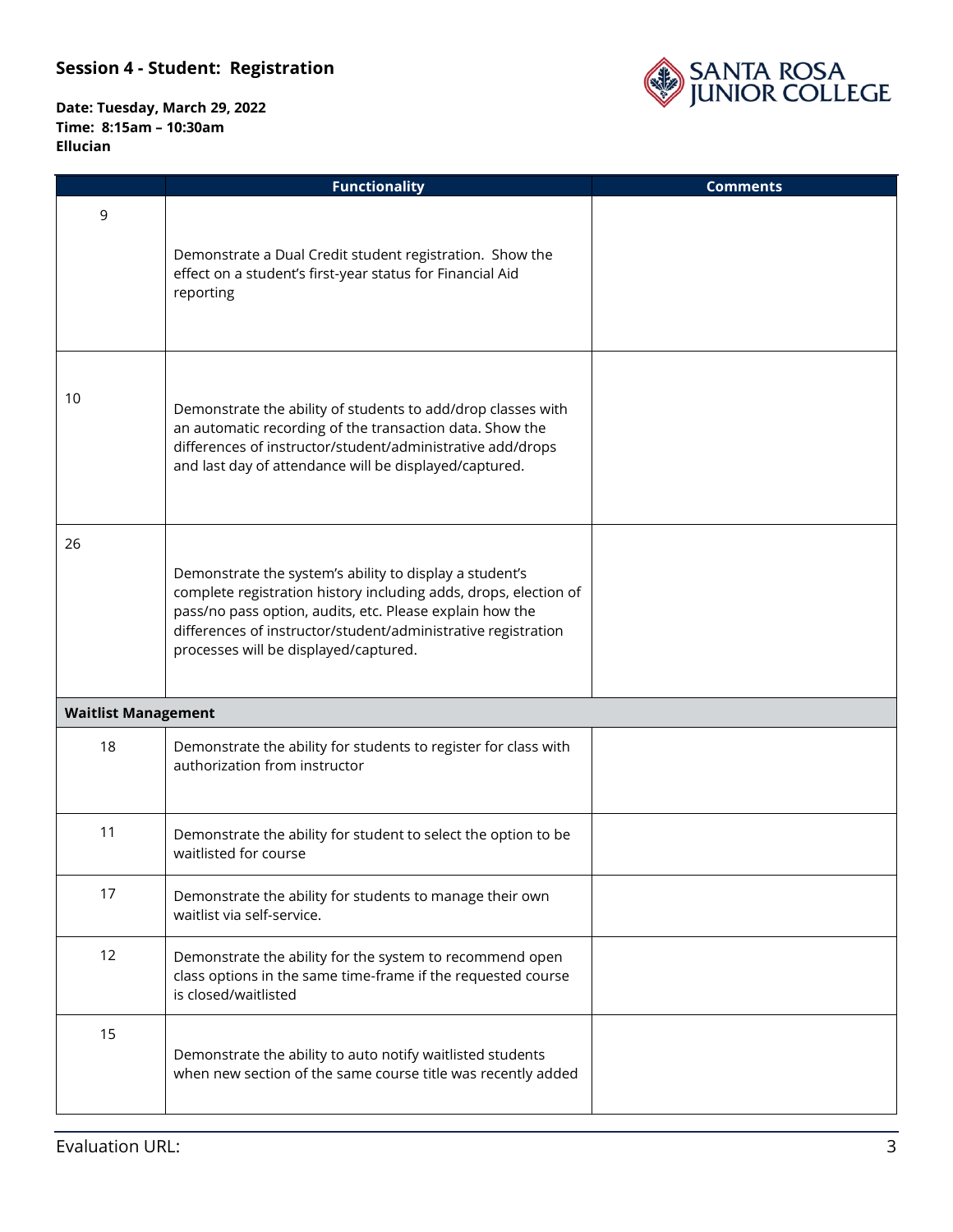

|    | <b>Functionality</b>                                                                                                                                                                                             | <b>Comments</b> |
|----|------------------------------------------------------------------------------------------------------------------------------------------------------------------------------------------------------------------|-----------------|
| 14 | Demonstrate the ability through email/text to automatically<br>notify a student that they may register for a class when a seat<br>has become available in the class.                                             |                 |
| 19 | Demonstrate the ability to administratively drop a student on<br>a Waitlist                                                                                                                                      |                 |
| 13 | Demonstrate the ability to configure Waitlist rules - e.g., auto-<br>notify student when seat becomes and available and give X<br>hours to claim the seat, or auto-enrollment, barring any<br>conflicts or holds |                 |
| 16 | Demonstrate the ability to move to the next student on the<br>Waitlist if seat not claimed in X hours                                                                                                            |                 |
|    | <b>Registration back-office management</b>                                                                                                                                                                       |                 |
| 20 | Demonstrate block/batch registration -- the enrollment of a<br>student into a fixed curriculum                                                                                                                   |                 |
| 21 | Ability to batch enroll waitlisted students into a new section                                                                                                                                                   |                 |
| 22 | Demonstrate the administrative ability to clear/override<br>registration blocks for a specific term, (e.g., time conflicts,<br>course repeats, etc.) so student can register via self-service                    |                 |
| 29 | Demonstrate how Prerequisite Challenges and Equivalencies<br>are handled including workflow to faculty.                                                                                                          |                 |
| 23 | Demonstrate how "holds" are created, permissions granted,<br>and holds are removed. Show how holds can be removed in<br>batch                                                                                    |                 |
| 25 | Demonstrate the administrative ability to place or remove a<br>hold on a student's registration. Please explain how holds are<br>displayed to students.                                                          |                 |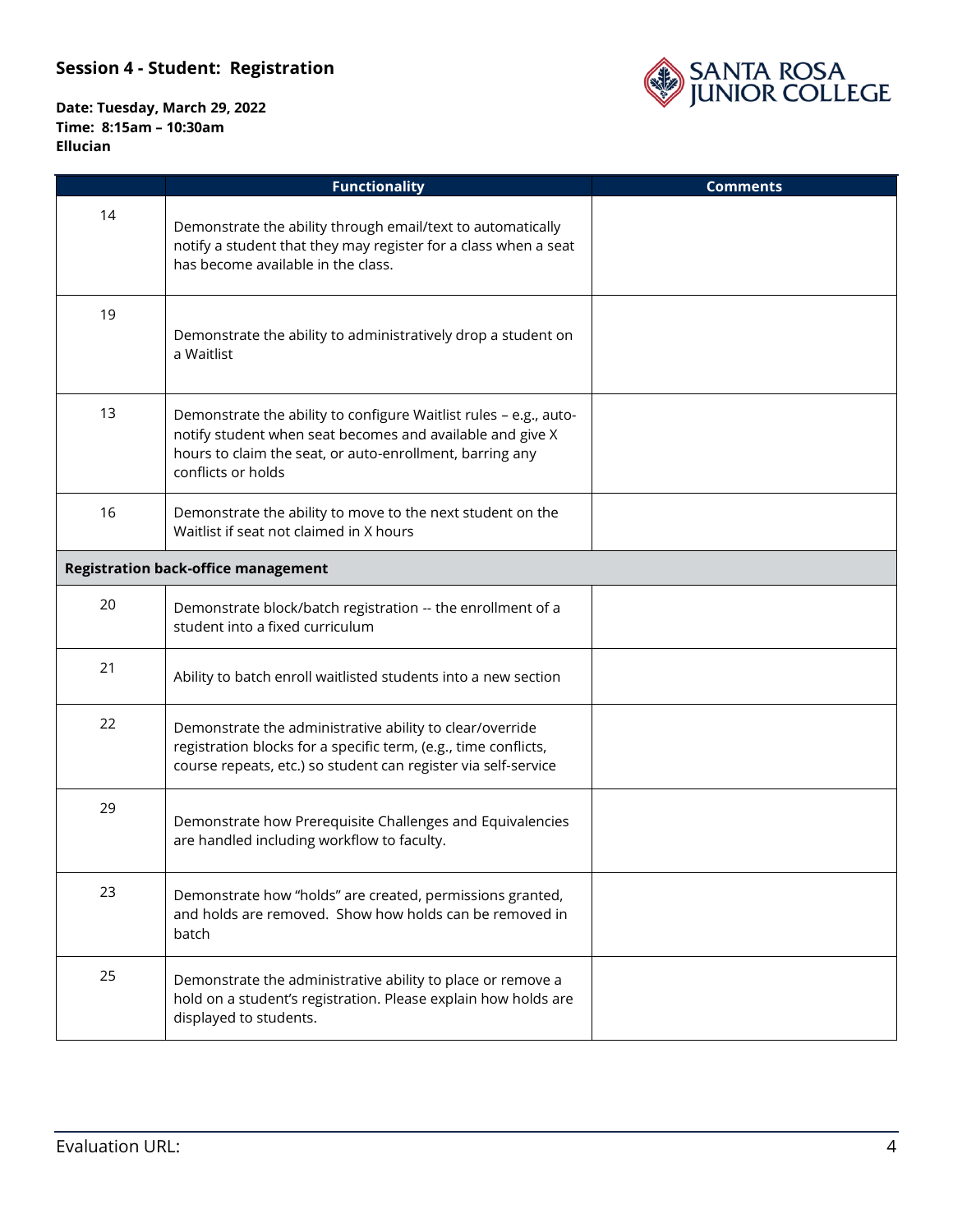

|    | <b>Functionality</b>                                                                                                                                                                                                      | <b>Comments</b> |
|----|---------------------------------------------------------------------------------------------------------------------------------------------------------------------------------------------------------------------------|-----------------|
| 27 | Show the system's support for various types of drop statuses.<br>e.g., drop before class starts/delete class registration, drop<br>after class starts, administrative drop, drop at census, specific<br>drop reason codes |                 |
| 28 | Demonstrate the ability to immediately assign a grade of "W"<br>to any student who drops a class after specified date.                                                                                                    |                 |
| 24 | Demonstrate how students and certain administrative offices<br>are automatically notified when a student's load drops below a<br>specified level - e.g., International, Financial Aid                                     |                 |